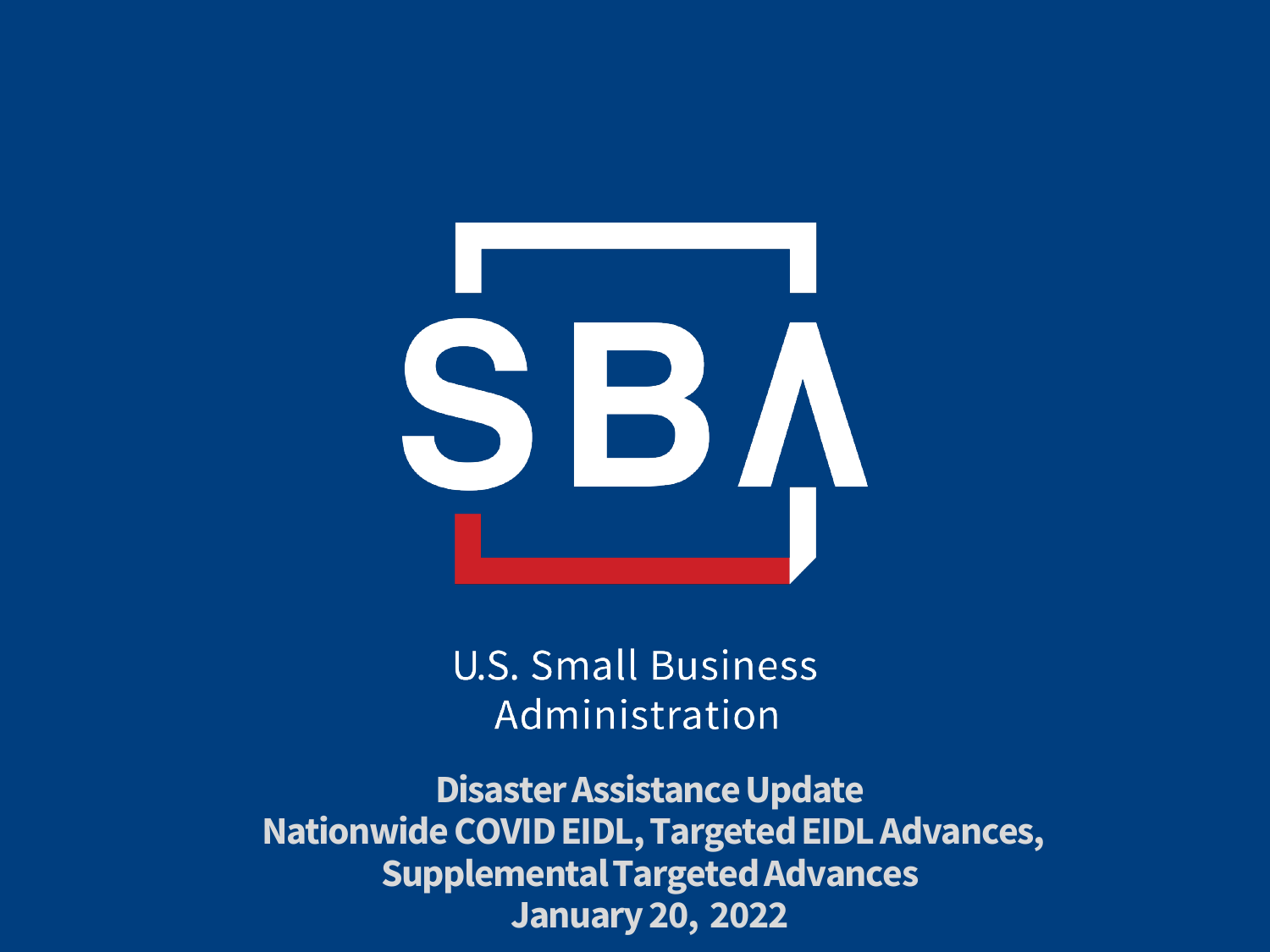### **SBA Disaster Assistance Update Nationwide COVID-19 EIDL**

| <b>EIDLs Approved</b> |                 | 3,882,797 |                            | <b>EIDL Dollars Approved</b>  |  | \$329,736,831,351 |                    |  |
|-----------------------|-----------------|-----------|----------------------------|-------------------------------|--|-------------------|--------------------|--|
|                       |                 |           |                            |                               |  |                   |                    |  |
| <b>STATE</b>          | <b>APPROVED</b> |           | <b>DOLLARS</b>             | <b>STATE</b>                  |  | <b>APPROVED</b>   | <b>DOLLARS</b>     |  |
| Alabama               | 46,881          | $\zeta$   | 3,187,715,168   Kansas     |                               |  | 20,033            | \$1,922,505,700    |  |
| Alaska                | 8,014           | $\zeta$   | 796,685,220   Kentucky     |                               |  | 26,189            | \$2,179,038,974    |  |
| Arkansas              | 22,605          | $\zeta$   | 1,689,422,328   Louisiana  |                               |  | 70,616            | \$5,100,298,037    |  |
| Arizona               | 64,016          | $\zeta$   | 5,121,673,177   Maine      |                               |  | 10,979            | \$.<br>917,553,542 |  |
| <b>California</b>     | 587,205         | \$        | 59,063,107,991 Maryland    |                               |  | 71,369            | \$6,008,589,841    |  |
| <b>Colorado</b>       | 60,014          | $\zeta$   |                            | 5,237,375,674   Massachusetts |  | 65,438            | \$6,038,272,596    |  |
| <b>Connecticut</b>    | 37,625          | $\zeta$   | 3,506,877,843 Michigan     |                               |  | 90,267            | \$7,639,546,488    |  |
| <b>Delaware</b>       | 10,168          | $\zeta$   | 814,936,159 Minnesota      |                               |  | 43,214            | \$3,811,310,814    |  |
| Florida               | 482,331         | \$        | 33,136,093,369 Mississippi |                               |  | 33,289            | \$2,211,775,246    |  |
| Georgia               | 188,980         | \$        | 12,407,871,807   Missouri  |                               |  | 44,289            | \$3,613,393,131    |  |
| <b>Hawaii</b>         | 19,139          | $\zeta$   | 1,576,884,793   Montana    |                               |  | 10,482            | \$<br>851,548,400  |  |
| Idaho                 | 12,944          | $\zeta$   | 1,125,864,772 Nebraska     |                               |  | 15,397            | \$1,492,691,198    |  |
| <b>Illinois</b>       | 149,439         | \$        | 12,179,060,440 Nevada      |                               |  | 41,831            | \$3,574,581,440    |  |
| Indiana               | 41,700          | \$        |                            | 3,389,983,329 New Hampshire   |  | 11,767            | \$1,072,757,934    |  |

**Figures as of 01/19/2022**

2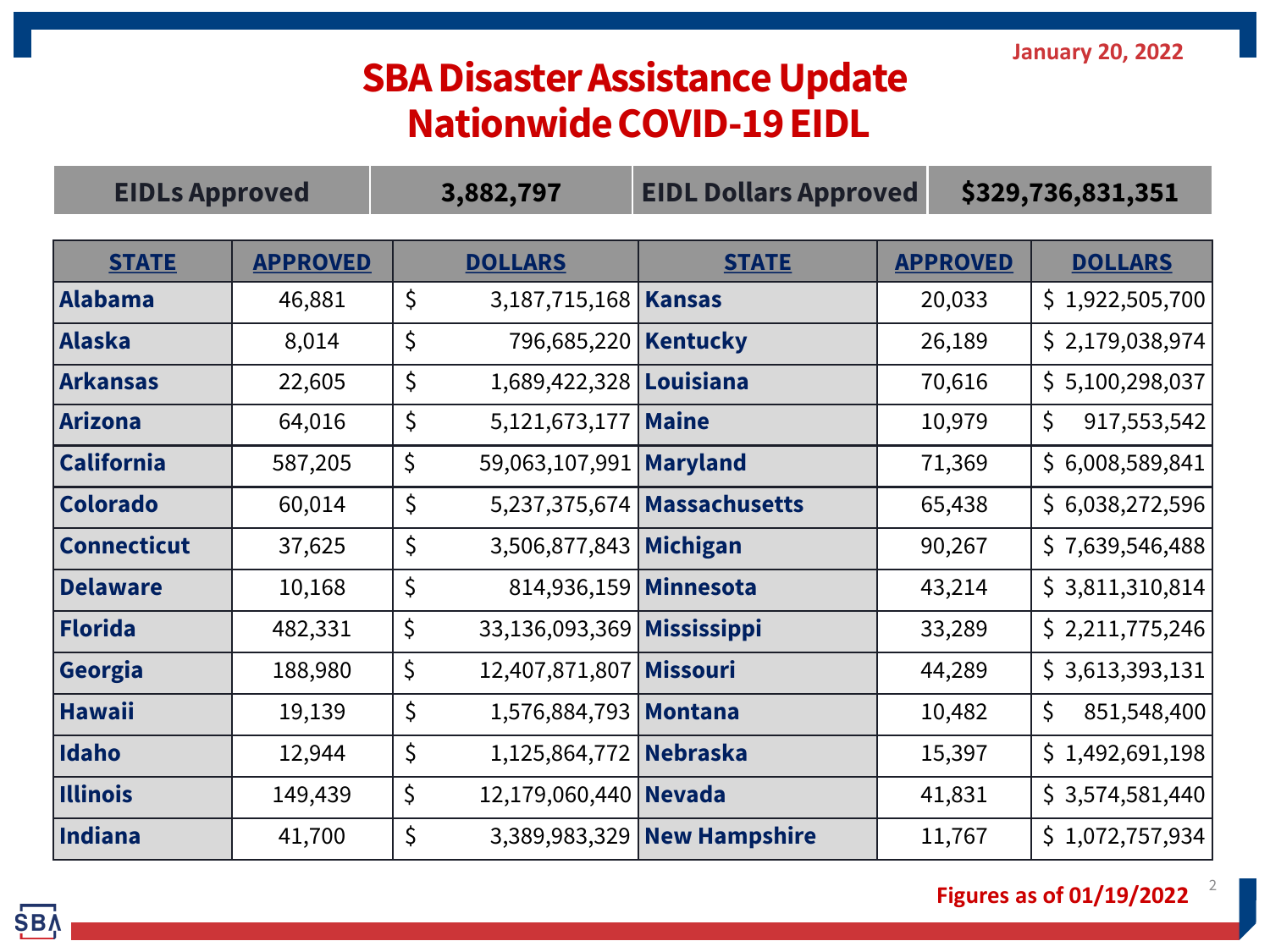### **SBA Disaster Assistance Update Nationwide COVID-19 EIDL**

| <b>EIDLs Approved</b> |                 | 3,882,797                       | <b>EIDL Dollars Approved</b>          |                 | \$329,736,831,351    |  |  |
|-----------------------|-----------------|---------------------------------|---------------------------------------|-----------------|----------------------|--|--|
|                       |                 |                                 |                                       |                 |                      |  |  |
| <b>STATE</b>          | <b>APPROVED</b> | <b>DOLLARS</b>                  | <b>STATE</b>                          | <b>APPROVED</b> | <b>DOLLARS</b>       |  |  |
| lowa                  | 18,498          | \$<br>1,820,549,670 New Jersey  |                                       | 131,035         | \$<br>13,010,106,296 |  |  |
| <b>New Mexico</b>     | 15,389          | \$<br>1,289,580,877 Utah        |                                       | 23,361          | \$<br>2,256,500,055  |  |  |
| <b>New York</b>       | 332,754         | $$32,313,395,965$ Vermont       |                                       | 6,555           | \$<br>501,542,110    |  |  |
| <b>North Carolina</b> | 96,425          | \$<br>7,037,124,311 Virginia    |                                       | 78,266          | \$<br>6,944,985,644  |  |  |
| <b>North Dakota</b>   | 6,552           | $\zeta$                         | 745,341,650 <b>Washington</b>         | 68,722          | \$<br>6,251,168,454  |  |  |
| <b>Ohio</b>           | 88,091          | \$                              | 7,040,309,229 West Virginia           | 8,374           | \$<br>687, 365, 897  |  |  |
| Oklahoma              | 33,856          | \$<br>2,900,488,012 Wisconsin   |                                       | 39,901          | \$<br>3,360,548,074  |  |  |
| <b>Oregon</b>         | 40,009          | \$<br>$3,468,263,521$ Wyoming   |                                       | 5,662           | \$<br>522,859,294    |  |  |
| Pennsylvania          | 103,599         | \$                              | 8,540,441,119 American Samoa          | 175             | \$<br>15,001,000     |  |  |
| <b>Rhode Island</b>   | 11,350          | \$                              | 904,874,554 District of Columbia      | 10,799          | \$<br>1,103,061,879  |  |  |
| <b>South Carolina</b> | 50,103          | \$<br>$3,523,464,278$ Guam      |                                       | 1,398           | \$<br>135,733,800    |  |  |
| <b>South Dakota</b>   | 8,123           | \$                              | 790,527,643 N. Mariana Islands        | 286             | \$<br>26,464,300     |  |  |
| <b>Tennessee</b>      | 56,426          | \$<br>4,173,418,892 Puerto Rico |                                       | 27,667          | \$<br>2,217,789,416  |  |  |
| <b>Texas</b>          | 331,362         |                                 | $$28,359,091,400$ U.S. Virgin Islands | 1,838           | \$<br>129,418,600    |  |  |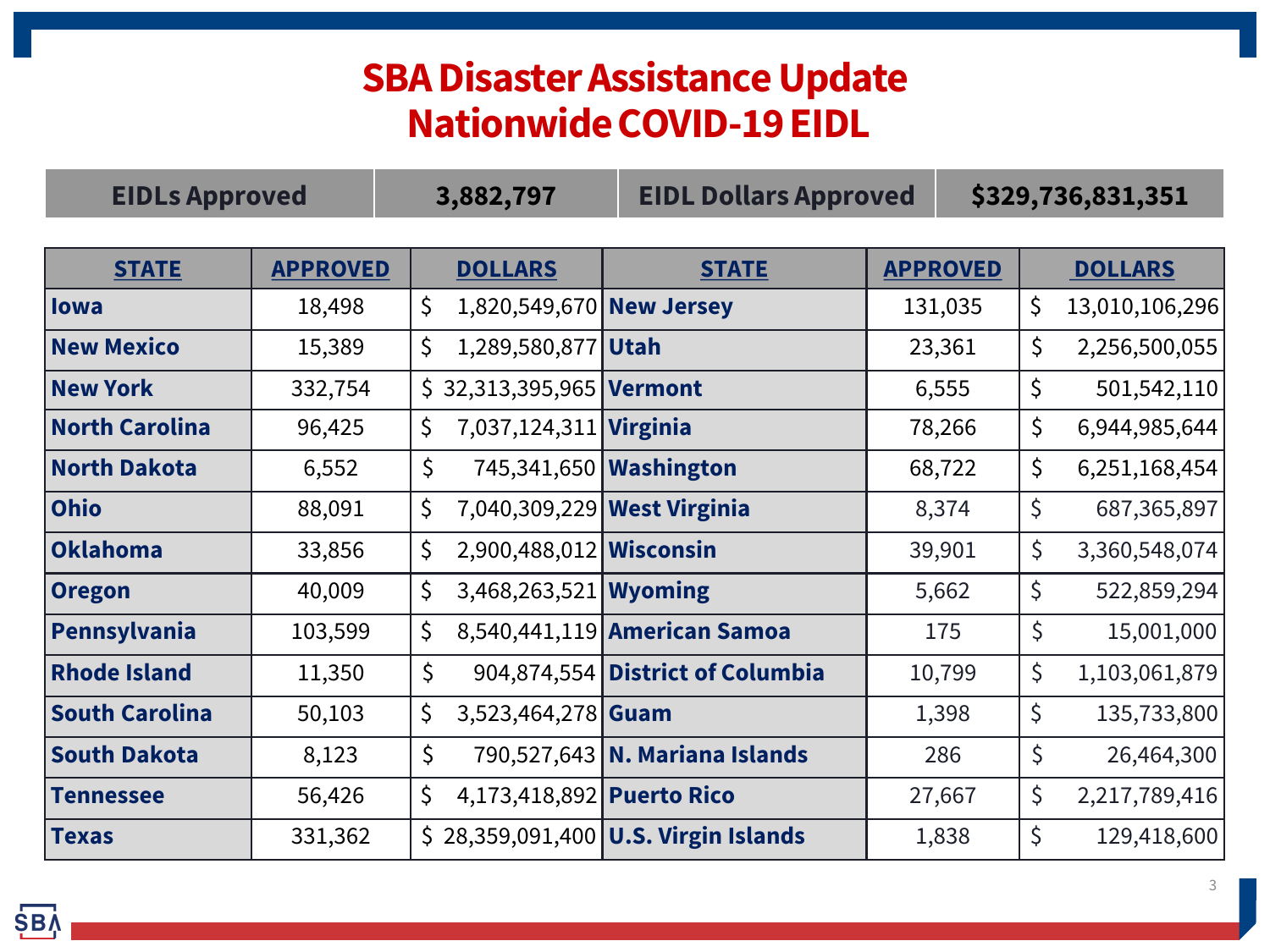# **COVID-19 EIDL Regional Breakdown**

| <b>Region</b>                                                                                                          | <b>EIDLs</b><br><b>Approved</b> |                      | <b>EIDL</b><br><b>Dollars Approved</b> |
|------------------------------------------------------------------------------------------------------------------------|---------------------------------|----------------------|----------------------------------------|
| <b>Region I</b> - Serving Connecticut, Maine, Massachusetts, New<br>Hampshire, Rhode Island and Vermont                | 143,714                         | \$                   | 12,941,878,579                         |
| Region II - Serving New York, New Jersey, Puerto Rico, and<br>The U.S. Virgin Islands                                  | 493,294                         | \$                   | 47,670,710,277                         |
| Region III - Serving Delaware, Maryland, Pennsylvania,<br>Virginia, Washington, DC, and West Virginia                  | 282,575                         | \$                   | 24,099,380,539                         |
| Region IV - Serving Alabama, Florida, Georgia, Kentucky,<br>Mississippi, North Carolina, South Carolina, and Tennessee | 980,624                         | $\boldsymbol{\zeta}$ | 67,856,502,045                         |
| Region V - Serving Illinois, Indiana, Michigan, Minnesota,<br>Ohio, and Wisconsin                                      | 452,612                         | \$                   | 37,420,758,374                         |
| Region VI - Serving Arkansas, Louisiana, New Mexico,<br>Oklahoma, and Texas                                            | 473,828                         | \$                   | 39,338,880,654                         |
| <b>Region VII</b> - Serving Iowa, Kansas, Missouri, and Nebraska                                                       | 98,217                          | \$                   | 8,849,139,699                          |
| Region VIII - Serving Colorado, Montana, North Dakota,<br>South Dakota, Utah, and Wyoming                              | 114,194                         | \$                   | 10,404,152,716                         |
| Region IX - Serving American Samoa, Arizona, California,<br>Guam, Hawaii, Nevada, and Northern Mariana Islands         | 714,050                         | \$                   | 69,513,446,501                         |
| <b>Region X</b> - Serving Alaska, Idaho, Oregon, and Washington                                                        | 129,689                         | $\boldsymbol{\zeta}$ | 11,641,981,967                         |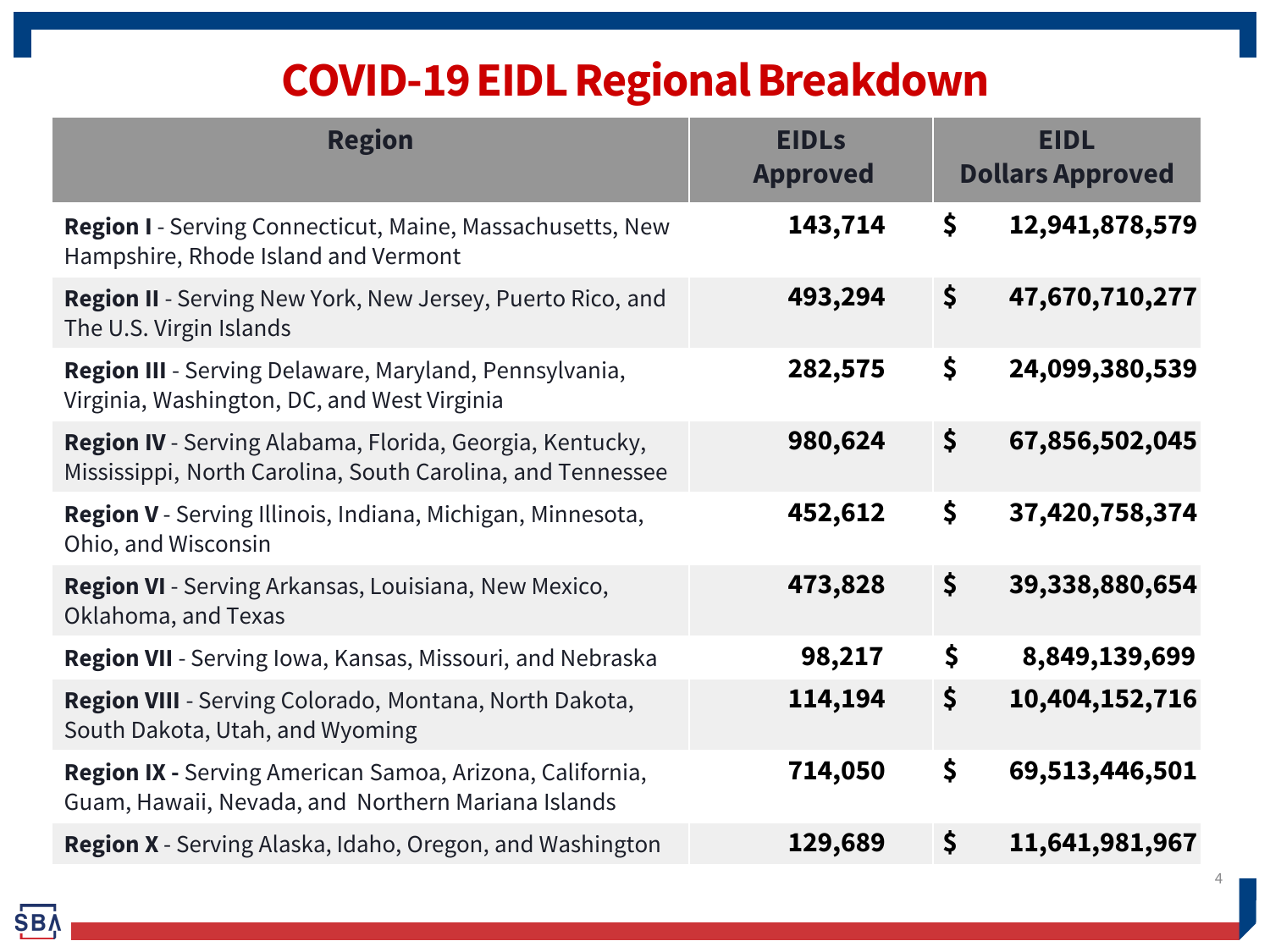### **SBA Disaster Assistance Update Nationwide Targeted EIDL Advance**

| <b>Targeted Advances</b><br><b>Funded</b> |                 | 588,369 |                | <b>Targeted Advance</b><br><b>Dollars Funded</b> |                 | \$5,135,620,000  |  |  |
|-------------------------------------------|-----------------|---------|----------------|--------------------------------------------------|-----------------|------------------|--|--|
| <b>STATE</b>                              | <b>APPROVED</b> |         | <b>DOLLARS</b> | <b>STATE</b>                                     | <b>APPROVED</b> | <b>DOLLARS</b>   |  |  |
| Alabama                                   | 8,651           | $\zeta$ | 76,166,000     | <b>Kansas</b>                                    | 2,545           | 21,575,000<br>\$ |  |  |
| Alaska                                    | 676             | \$      | 5,802,000      | <b>Kentucky</b>                                  | 4,358           | 37,339,000<br>\$ |  |  |
| <b>Arkansas</b>                           | 3,699           | \$      | 32,210,000     | Louisiana                                        | 13,483          | \$118,369,000    |  |  |
| <b>Arizona</b>                            | 6,793           | \$      | 58,575,000     | <b>Maine</b>                                     | 1,212           | \$<br>10,011,000 |  |  |
| <b>California</b>                         | 82,893          | \$      | 713,537,000    | <b>Maryland</b>                                  | 11,451          | \$100,865,000    |  |  |
| <b>Colorado</b>                           | 8,282           | \$      | 71,218,000     | <b>Massachusetts</b>                             | 11,046          | \$<br>96,453,000 |  |  |
| <b>Connecticut</b>                        | 4,962           | $\zeta$ | 42,759,000     | <b>Michigan</b>                                  | 14,101          | \$122,398,000    |  |  |
| <b>Delaware</b>                           | 1,282           | $\zeta$ | 11,265,000     | <b>Minnesota</b>                                 | 7,739           | \$<br>67,311,000 |  |  |
| Florida                                   | 54,763          | \$      | 475,866,000    | <b>Mississippi</b>                               | 7,373           | 65,830,000<br>\$ |  |  |
| Georgia                                   | 32,025          | \$      | 285,199,000    | <b>Missouri</b>                                  | 6,984           | \$<br>60,523,000 |  |  |
| <b>Hawaii</b>                             | 2,571           | $\zeta$ | 21,482,000     | <b>Montana</b>                                   | 1,139           | \$<br>9,460,000  |  |  |
| Idaho                                     | 1,365           | \$      | 11,591,000     | <b>Nebraska</b>                                  | 1,612           | \$<br>13,672,000 |  |  |
| <b>Illinois</b>                           | 21,779          | \$      | 190,542,000    | <b>Nevada</b>                                    | 5,340           | \$<br>47,024,000 |  |  |
| Indiana                                   | 6,205           | \$      |                | 53,399,000   New Hampshire                       | 1,342           | \$<br>11,237,000 |  |  |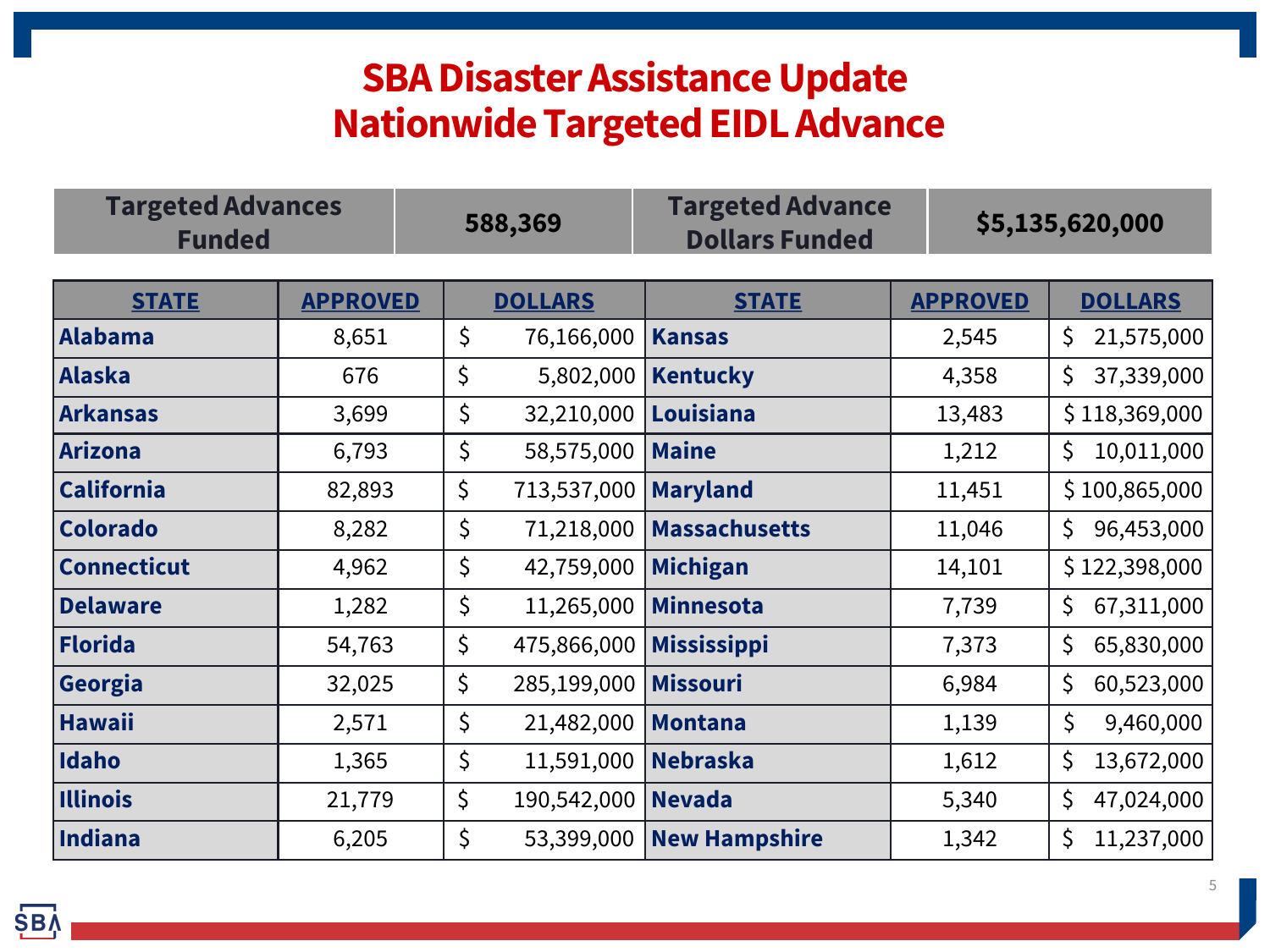### **SBA Disaster Assistance Update Nationwide Targeted EIDL Advance**

| <b>Targeted Advances</b><br><b>Funded</b> | 588,369 | <b>Targeted Advance</b><br><b>Dollars Funded</b> | \$5,135,620,000 |
|-------------------------------------------|---------|--------------------------------------------------|-----------------|
|-------------------------------------------|---------|--------------------------------------------------|-----------------|

| <b>STATE</b>          | <b>APPROVED</b> | <b>DOLLARS</b>               | <b>STATE</b>                      | <b>APPROVED</b> | <b>DOLLARS</b>    |
|-----------------------|-----------------|------------------------------|-----------------------------------|-----------------|-------------------|
| lowa                  | 2,068           | \$<br>17,435,000             | <b>New Jersey</b>                 | 20,174          | \$<br>177,750,000 |
| <b>New Mexico</b>     | 2,557           | 21,465,000<br>\$             | <b>Utah</b>                       | 1,842           | \$<br>15,550,000  |
| <b>New York</b>       | 70,465          | $$632,001,000$ Vermont       |                                   | 587             | \$<br>4,808,000   |
| <b>North Carolina</b> | 14,321          | $$124,559,000$ Virginia      |                                   | 13,073          | \$<br>113,428,000 |
| <b>North Dakota</b>   | 461             | \$                           | 3,862,000   Washington            | 11,713          | \$<br>100,783,000 |
| <b>Ohio</b>           | 14,732          | \$130,313,000 West Virginia  |                                   | 1,310           | \$<br>10,921,000  |
| <b>Oklahoma</b>       | 4,150           | 35,595,000   Wisconsin<br>\$ |                                   | 5,735           | \$<br>49,866,000  |
| <b>Oregon</b>         | 5,618           | 47,310,000<br>\$             | <b>Wyoming</b>                    | 443             | \$<br>3,822,000   |
| Pennsylvania          | 16,765          |                              | \$146,461,000 American Samoa      | 23              | \$<br>171,000     |
| <b>Rhode Island</b>   | 1,867           | \$<br>16,266,000             | <b>District of Columbia</b>       | 2,117           | \$<br>19,219,000  |
| <b>South Carolina</b> | 7,728           | \$<br>68,282,000             | Guam                              | 502             | \$<br>4,249,000   |
| <b>South Dakota</b>   | 726             | \$                           | 6,098,000   N. Mariana Islands    | 114             | \$<br>938,000     |
| <b>Tennessee</b>      | 9,453           | \$                           | 83,340,000 Puerto Rico            | 8,514           | \$<br>75,885,000  |
| <b>Texas</b>          | 45,380          |                              | \$391,419,000 U.S. Virgin Islands | 260             | \$<br>2,146,000   |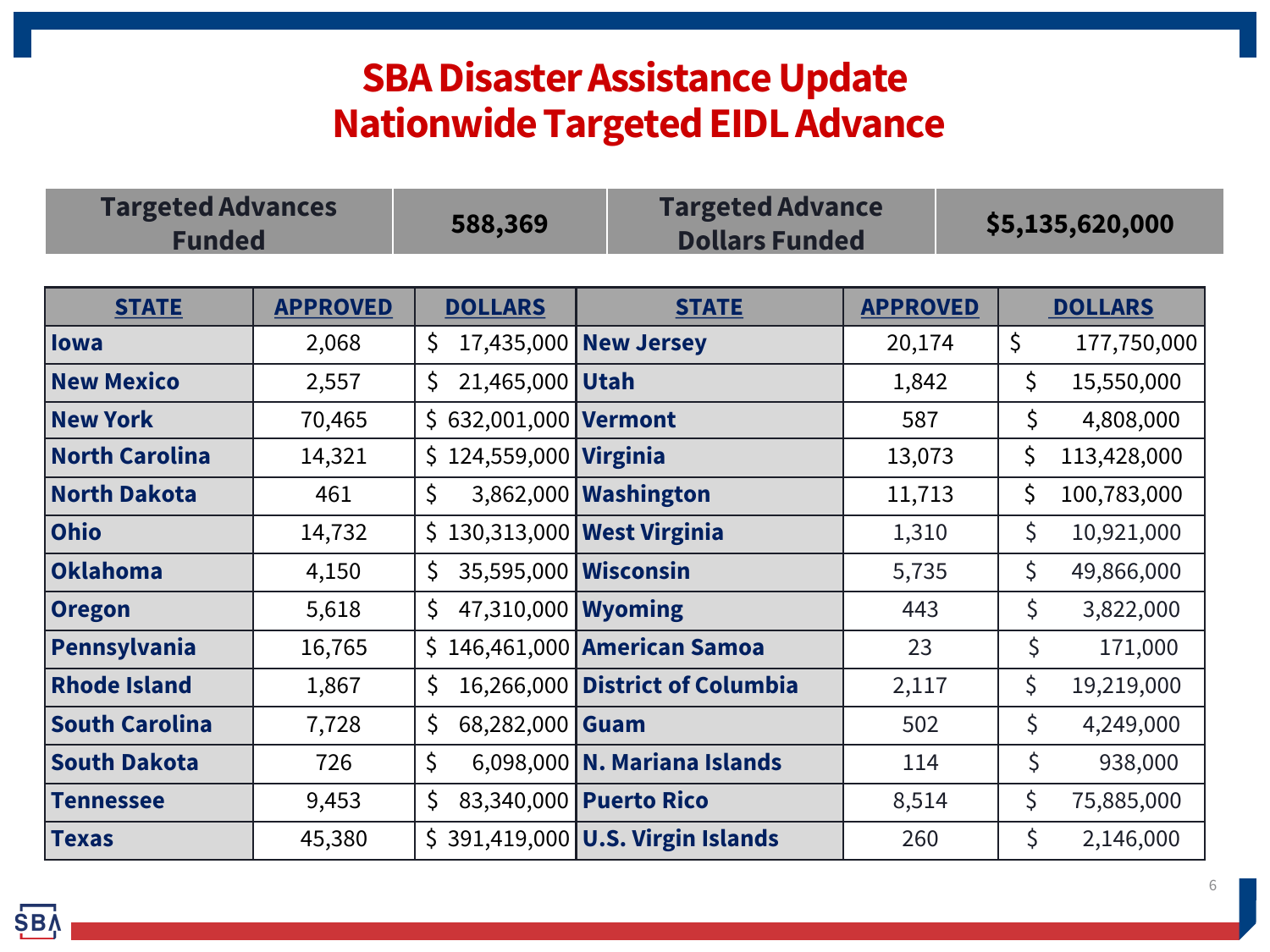# **Targeted EIDL Advance Regional Breakdown**

| <b>Region</b>                                                                                                             | <b>Targeted</b><br><b>Advances Funded</b> | <b>Targeted Advance</b><br><b>Dollars Funded</b> |
|---------------------------------------------------------------------------------------------------------------------------|-------------------------------------------|--------------------------------------------------|
| <b>Region I</b> - Serving Connecticut, Maine, Massachusetts,<br>New Hampshire, Rhode Island and Vermont                   | 21,016                                    | \$<br>181,534,000                                |
| Region II - Serving New York, New Jersey, Puerto Rico,<br>and The U.S. Virgin Islands                                     | 99,413                                    | \$<br>887,782,000                                |
| Region III - Serving Delaware, Maryland, Pennsylvania,<br>Virginia, Washington, DC, and West Virginia                     | 45,998                                    | \$<br>402,159,000                                |
| Region IV - Serving Alabama, Florida, Georgia, Kentucky,<br>Mississippi, North Carolina, South Carolina, and<br>Tennessee | 138,672                                   | \$<br>1,216,581,000                              |
| Region V - Serving Illinois, Indiana, Michigan, Minnesota,<br>Ohio, and Wisconsin                                         | 70,291                                    | \$<br>613,829,000                                |
| Region VI - Serving Arkansas, Louisiana, New Mexico,<br>Oklahoma, and Texas                                               | 69,269                                    | \$<br>599,058,000                                |
| Region VII - Serving Iowa, Kansas, Missouri, and Nebraska                                                                 | 13,209                                    | \$<br>113,205,000                                |
| Region VIII - Serving Colorado, Montana, North Dakota,<br>South Dakota, Utah, and Wyoming                                 | 12,893                                    | \$<br>110,010,000                                |
| Region IX - Serving American Samoa, Arizona, California,<br>Guam, Hawaii, Nevada, and Northern Mariana Islands            | 98,236                                    | \$<br>845,976,000                                |
| Region X - Serving Alaska, Idaho, Oregon, and Washington<br><b>SBA</b>                                                    | 19,372                                    | \$<br>165,486,000                                |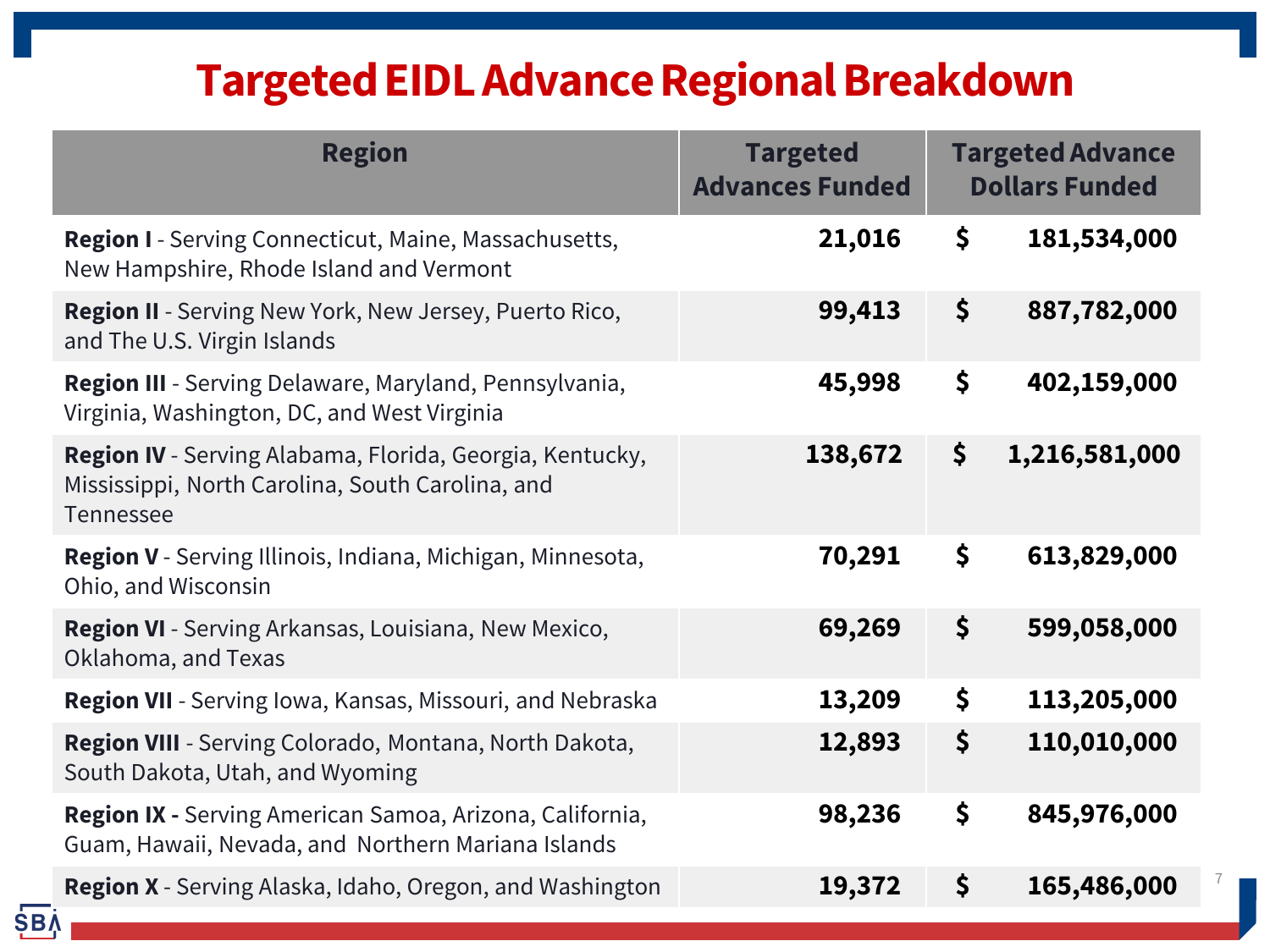### **SBA Disaster Assistance Update Nationwide Supplemental Targeted Advance**

| <b>Supplemental Targeted</b><br><b>Advances Funded</b> |                 | 457,365           | <b>Supplemental Targeted</b><br><b>Advance Dollars Funded</b> |                 |  |     | \$2,286,825,000 |  |
|--------------------------------------------------------|-----------------|-------------------|---------------------------------------------------------------|-----------------|--|-----|-----------------|--|
| <b>STATE</b>                                           | <b>APPROVED</b> | <b>DOLLARS</b>    | <b>STATE</b>                                                  | <b>APPROVED</b> |  |     | <b>DOLLARS</b>  |  |
| <b>Alabama</b>                                         | 6,740           | \$<br>33,700,000  | <b>Kansas</b>                                                 | 1,803           |  | \$  | 9,015,000       |  |
| <b>Alaska</b>                                          | 503             | \$<br>2,515,000   | <b>Kentucky</b>                                               | 3,313           |  | \$  | 16,565,000      |  |
| <b>Arkansas</b>                                        | 2,770           | \$<br>13,850,000  | Louisiana                                                     | 10,667          |  | \$. | 53,335,000      |  |
| <b>Arizona</b>                                         | 5,099           | \$<br>25,495,000  | <b>Maine</b>                                                  | 930             |  | \$  | 4,650,000       |  |
| <b>California</b>                                      | 64,804          | \$<br>324,020,000 | <b>Maryland</b>                                               | 9,094           |  | \$  | 45,470,000      |  |
| <b>Colorado</b>                                        | 6,321           | \$<br>31,605,000  | <b>Massachusetts</b>                                          | 8,684           |  | \$  | 43,420,000      |  |
| <b>Connecticut</b>                                     | 3,719           | \$<br>18,595,000  | <b>Michigan</b>                                               | 11,225          |  | \$  | 56,125,000      |  |
| <b>Delaware</b>                                        | 970             | \$<br>4,850,000   | <b>Minnesota</b>                                              | 6,019           |  | \$  | 30,095,000      |  |
| <b>Florida</b>                                         | 41,441          | \$<br>207,205,000 | <b>Mississippi</b>                                            | 5,828           |  | \$. | 29,140,000      |  |
| Georgia                                                | 25,103          | \$<br>125,515,000 | <b>Missouri</b>                                               | 5,205           |  | \$  | 26,025,000      |  |
| <b>Hawaii</b>                                          | 2,054           | \$<br>10,270,000  | <b>Montana</b>                                                | 831             |  | \$  | 4,155,000       |  |
| Idaho                                                  | 979             | \$<br>4,895,000   | <b>Nebraska</b>                                               | 1,162           |  | \$  | 5,810,000       |  |
| <b>Illinois</b>                                        | 17,730          | \$<br>88,650,000  | <b>Nevada</b>                                                 | 4,325           |  | \$  | 21,625,000      |  |
| <b>Indiana</b>                                         | 4,724           | \$<br>23,620,000  | <b>New Hampshire</b>                                          | 984             |  | \$  | 4,920,000       |  |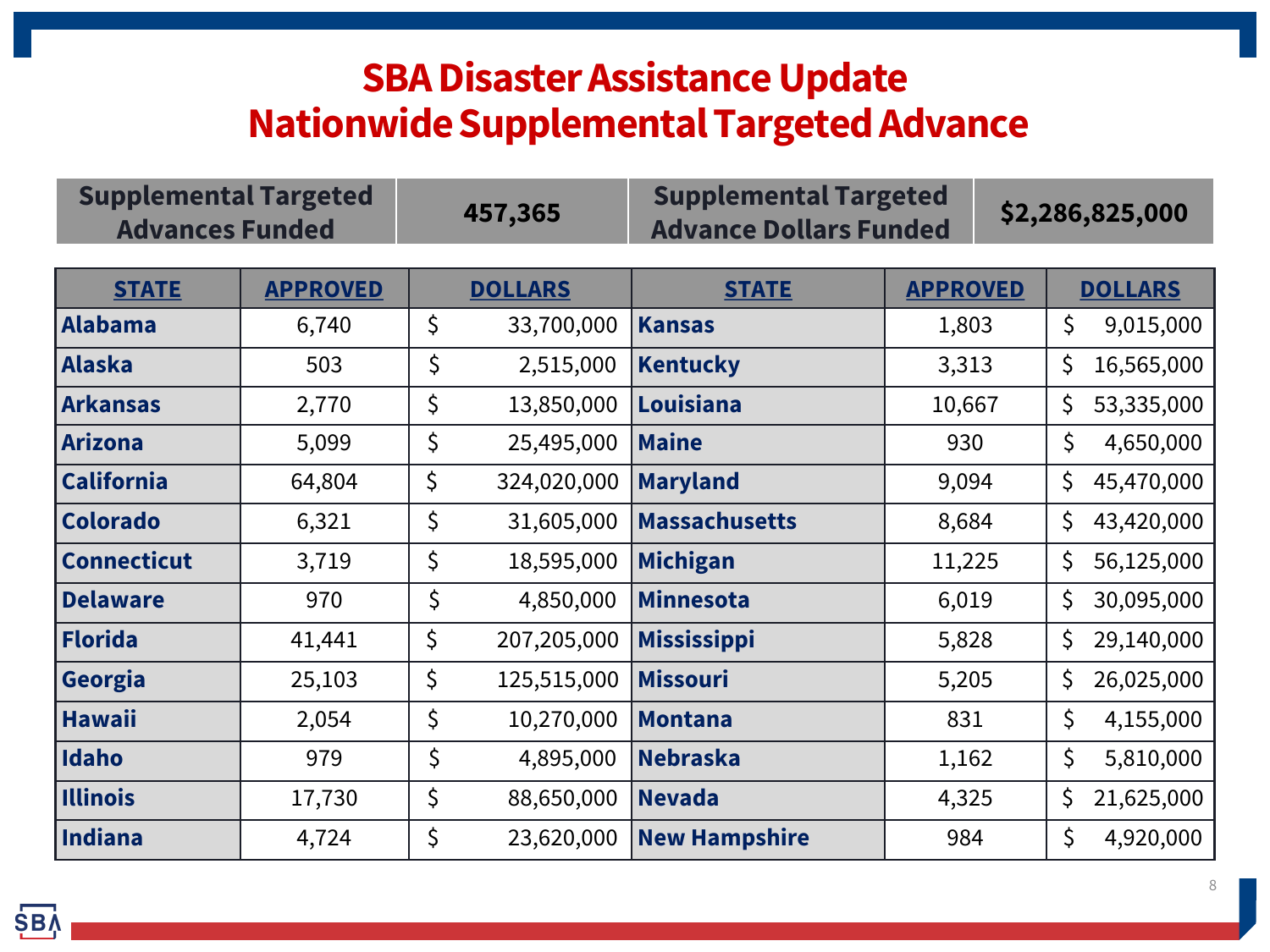### **SBA Disaster Assistance Update Nationwide Supplemental Targeted Advance**

| <b>Supplemental Targeted</b><br><b>Advances Funded</b> | 457,365 | <b>Supplemental Targeted</b><br><b>Advance Dollars Funded</b> | \$2,286,825,000 |
|--------------------------------------------------------|---------|---------------------------------------------------------------|-----------------|
|--------------------------------------------------------|---------|---------------------------------------------------------------|-----------------|

| <b>STATE</b>          | <b>APPROVED</b> | <b>DOLLARS</b>   | <b>STATE</b>                | <b>APPROVED</b> | <b>DOLLARS</b>   |
|-----------------------|-----------------|------------------|-----------------------------|-----------------|------------------|
| <b>lowa</b>           | 1,506           | \$<br>7,530,000  | <b>New Jersey</b>           | 15,709          | \$<br>78,545,000 |
| <b>New Mexico</b>     | 1,937           | \$<br>9,685,000  | <b>Utah</b>                 | 1,347           | \$.<br>6,735,000 |
| <b>New York</b>       | 57,261          | \$286,305,000    | <b>Vermont</b>              | 450             | 2,250,000<br>Ś.  |
| <b>North Carolina</b> | 10,887          | 54,435,000<br>Ś  | <b>Virginia</b>             | 10,102          | \$50,510,000     |
| <b>North Dakota</b>   | 310             | \$<br>1,550,000  | <b>Washington</b>           | 9,040           | \$45,200,000     |
| <b>Ohio</b>           | 11,331          | 56,655,000<br>\$ | <b>West Virginia</b>        | 985             | \$.<br>4,925,000 |
| <b>Oklahoma</b>       | 3,019           | 15,095,000<br>\$ | <b>Wisconsin</b>            | 4,363           | \$21,815,000     |
| <b>Oregon</b>         | 4,252           | 21,260,000<br>\$ | <b>Wyoming</b>              | 314             | 1,570,000<br>\$. |
| Pennsylvania          | 13,184          | \$<br>65,920,000 | <b>American Samoa</b>       | 17              | \$<br>85,000     |
| <b>Rhode Island</b>   | 1,429           | \$<br>7,145,000  | <b>District of Columbia</b> | 1,731           | \$.<br>8,655,000 |
| <b>South Carolina</b> | 5,969           | \$<br>29,845,000 | Guam                        | 397             | Ś.<br>1,985,000  |
| <b>South Dakota</b>   | 516             | \$<br>2,580,000  | <b>N. Mariana Islands</b>   | 77              | \$<br>385,000    |
| <b>Tennessee</b>      | 7,224           | 36,120,000       | <b>Puerto Rico</b>          | 6,158           | \$30,790,000     |
| <b>Texas</b>          | 34,656          | \$173,280,000    | <b>U.S. Virgin Islands</b>  | 167             | \$<br>835,000    |